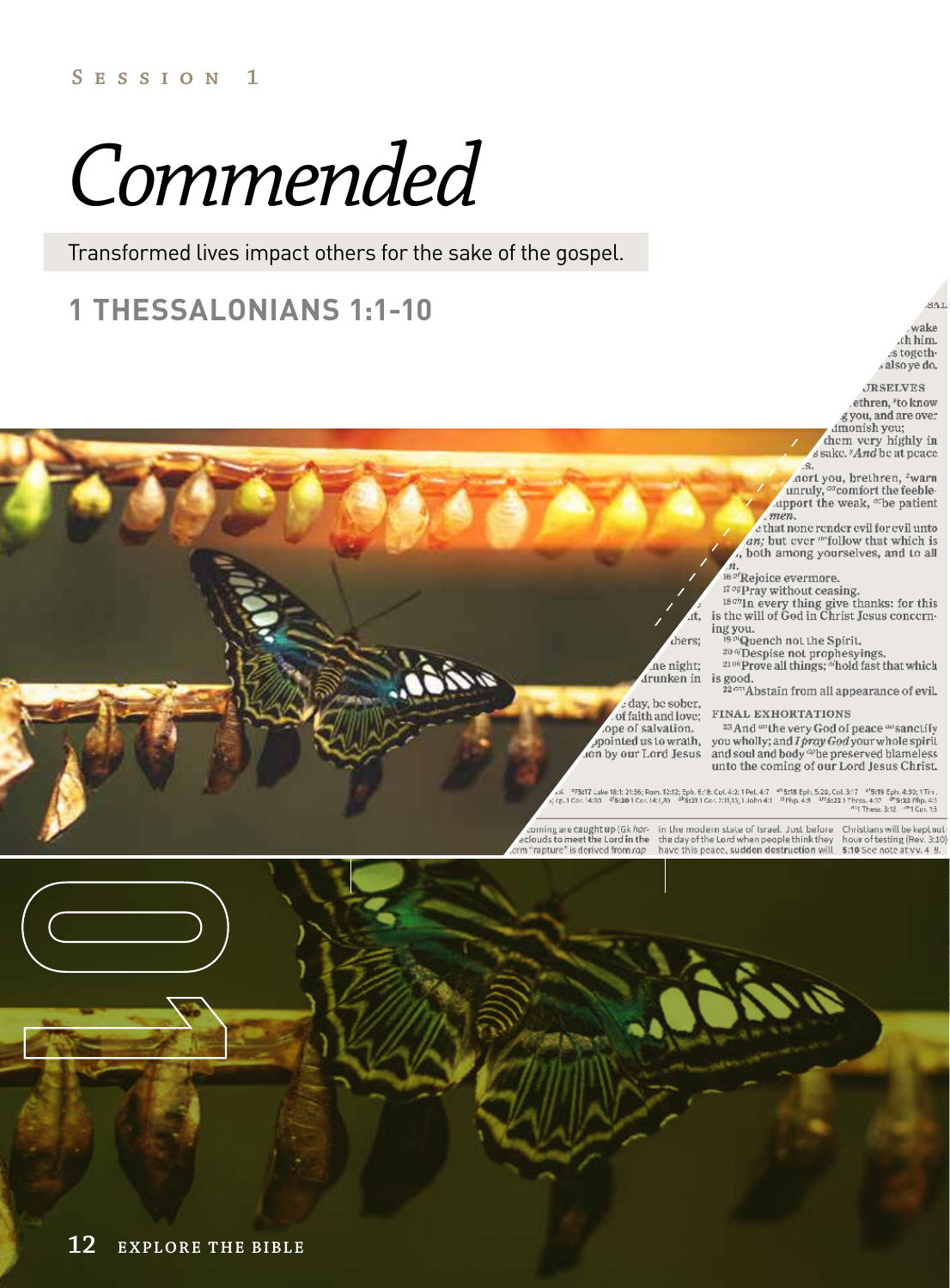#### **Who has influenced you the most in your life? Who are you working to mentor today?**

Each year, televised awards shows honor the work of actors and musicians. Each winner gets a few minutes to thank people for helping them get to that stage and hold that trophy. The truth is, none of us has experienced any degree of success on our own. We all have people who have pointed us in the right direction. And just as important, we have returned the favor. Each of us provides an example for others to follow. For better or worse, we all influence someone.

# UNDERSTAND **THE CONTEXT**

Paul's ministry in Thessalonica began during his second missionary journey. Paul, along with Silas and Timothy, had been called by God in a vision to take the gospel into modern-day Europe for the first time (Acts 16:6-10). While their mission started in Philippi, violence and persecution eventually moved them to Thessalonica (Acts 17:1).

Their work in the city of Thessalonica was disrupted when devout Jews began stirring up trouble (Acts 17:5-9). Paul eventually escaped the city at night and made his way to Berea and Athens (Acts 17:10-34). Even though his time in Thessalonica was short, he apparently was able to establish a core group of believers who became the Thessalonian church.

Paul and his companions spent three Sabbaths teaching in the synagogue of Thessalonica (Acts 17:2). While they were able to establish a Christian congregation in the city, they had little time to take them deeper into the faith. As a result, these young converts had questions about the Christian life, and they needed instruction

and discipleship. The apostle composed this letter to praise their growth and to address some of their primary concerns.

Paul likely wrote 1 Thessalonians during his stay in Corinth (Acts 18). It is impossible to know the precise timing between his departure from Thessalonica and his letter, but if Paul came to the city around 50-51 AD, the letter was likely written within a year or two of that date. This would make 1 Thessalonians one of Paul's earliest letters, likely second only to his letter to the Galatians.

In general, Paul's tone in 1 Thessalonians was positive. As opponents consistently persecuted the church, his encouragement and affirmation helped them stay strong in their faith. This letter also provided guidance for Christian living so the Thessalonians could continue their path of spiritual maturity.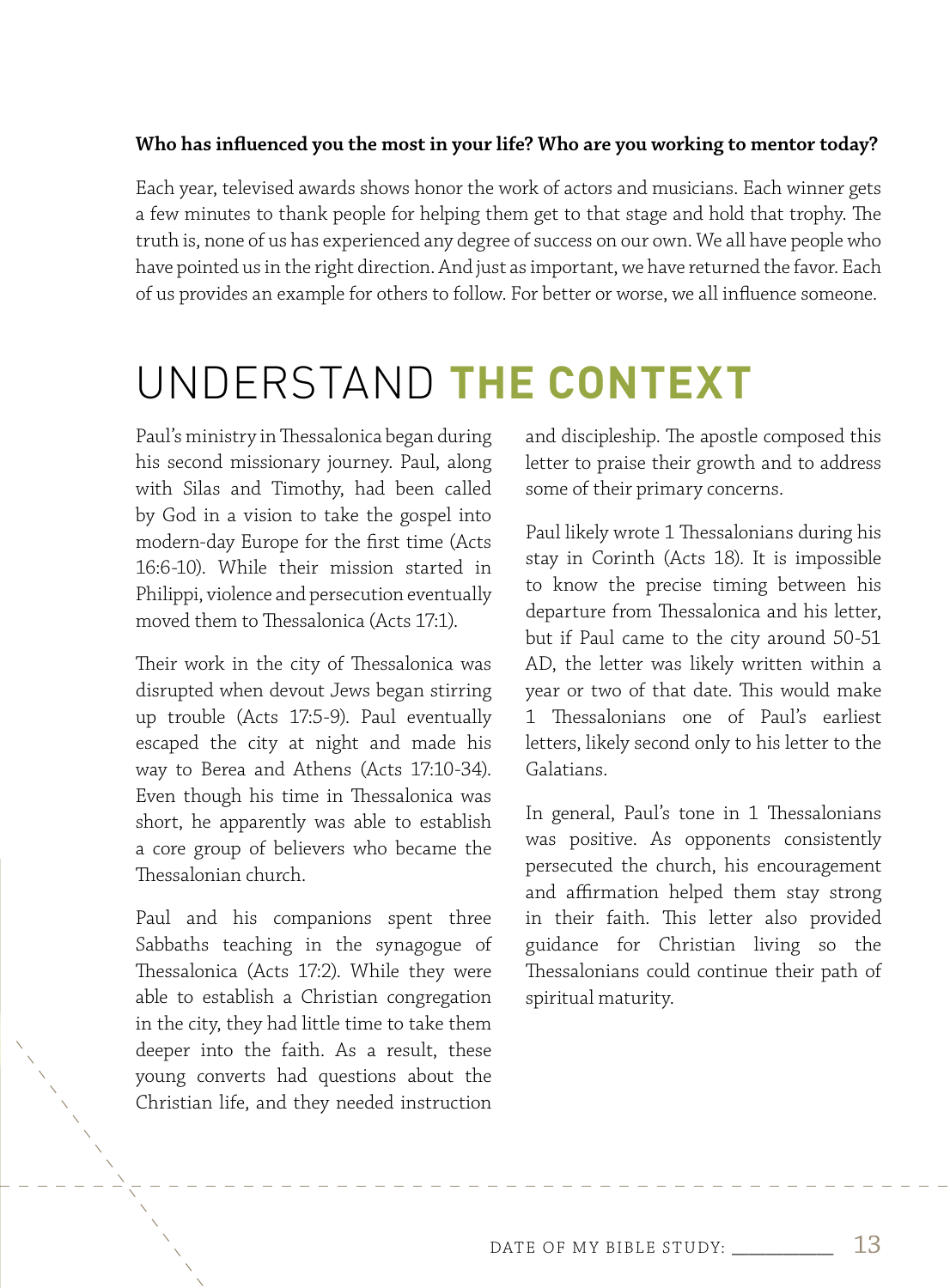# **1 THESSALONIANS** 1:1-10

**1** Paul, **Silvanus, and Timothy A**: To the **church B** of the Thessalonians in God the Father and the Lord Jesus Christ. Grace to you and peace. **2** We always thank God for all of you, making mention of you constantly in our prayers. **3** We recall, in the presence of our God and Father, your work produced by faith, your labor motivated by love, and your endurance inspired by hope in our Lord Jesus Christ. **4** For we know, brothers and sisters loved by God, that **he has chosen you C**, **5** because our gospel did not come to you in word only, but also in power, in the Holy Spirit, and with full assurance. You know how we lived among you for your benefit, **6** and you yourselves became imitators of us and of the Lord when, in spite of severe persecution, you welcomed the message with joy from the Holy Spirit. **7** As a result, you became an example to all the believers in **Macedonia and Achaia D**. **8** For the word of the Lord rang out from you, not only in Macedonia and Achaia, but in every place that your faith in God has gone out. Therefore, we don't need to say anything, **9** for they themselves report what kind of reception we had from you: how you turned to God from idols to serve the living and true God **10** and to wait for his Son from heaven, whom he raised from the dead — Jesus, who rescues us from the coming wrath.

#### **Passage Outline**

Partnership (1 Thess. 1:1) Evidence (1 Thess. 1:2-5a) Influence (1 Thess. 1:5b-8) Purpose (1 Thess. 1:9-10)

#### **Key Words**

- A. Silvanus (or Silas] and Timothy were with Paul at Corinth when this letter was written (Acts 18:5). They assisted Paul in developing the Thessalonian church (Acts 16:1-3; 17:14)
- B. The church isn't a physical building but a group of believers who meet to transform their lives. Christians met for worship in one another's homes.
- C. They were "chosen" that they might bring glory to the Lord Jesus Christ (2 Thess. 2:14).
- D. Macedonia was a Roman province that Paul visited several times (Acts 16:9; 18:5; 19:21; 20:1,3; 2 Cor. 2:13; 7:5; Phil. 4:15; 1 Thess 4:10). Achaia generally referred to the entire Greek peninsula located south of Thessalonica.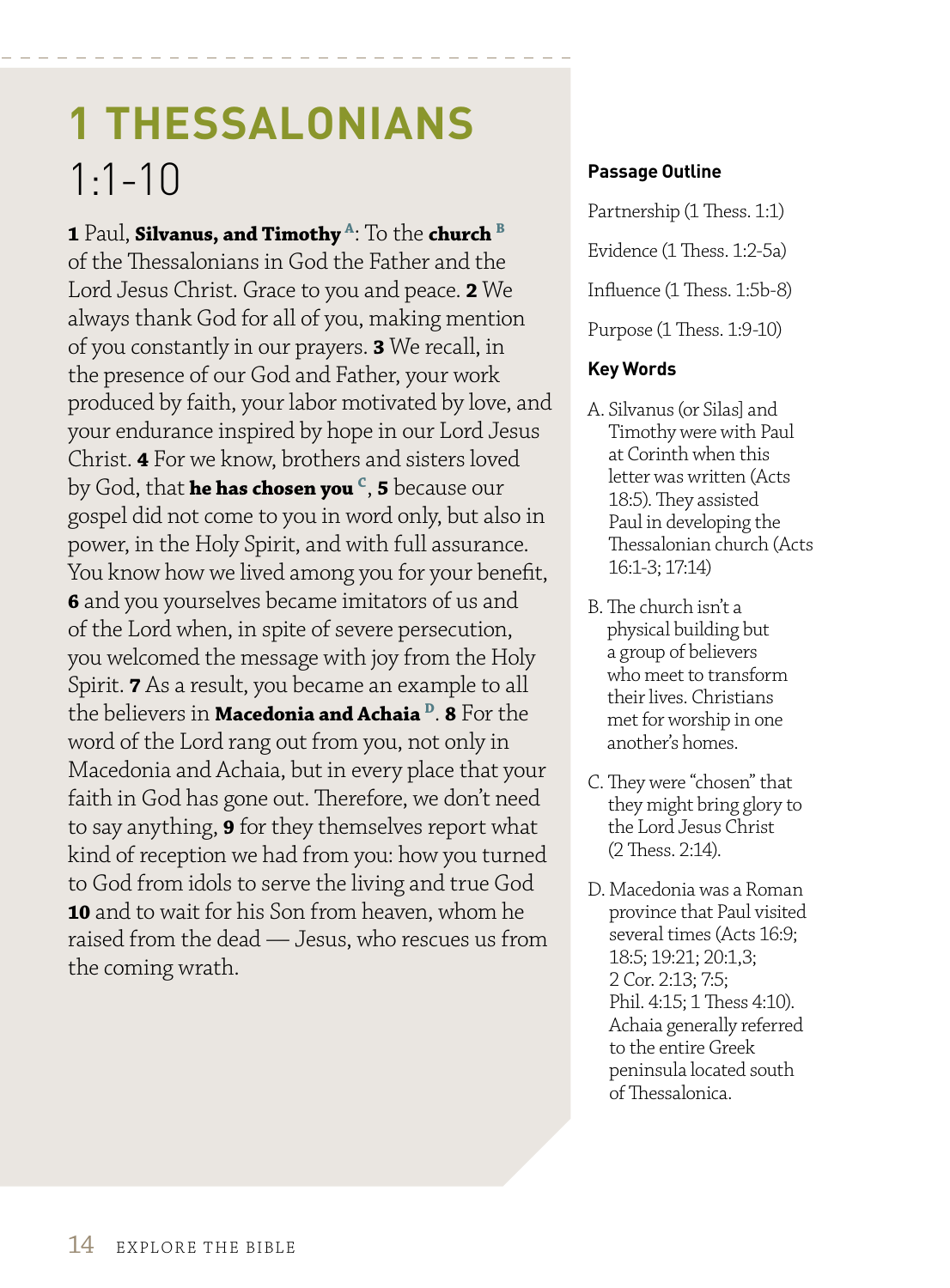# EXPLORE **THE TEXT**

Paul began this letter by identifying himself as the primary writer. However, he also included Silvanus (Silas) and Timothy, since they had helped plant the church. Paul regularly used the first-person plural "we" throughout the book to emphasize the agreement among the three men.

### **Why might it have been important for Paul to emphasize the partnership between him and Silas and Timothy when writing this letter?**

Verse 2 indicates the powerful prayer lives of Paul and his coworkers. They were making mention of the congregation constantly in their prayers. Left to ourselves, we will want to take credit for the impact made through us by God; we think it actually has something to do with us. Paul and his coworkers didn't fall into this trap. The kind of prayer life evidenced by Paul and his friends can only occur when the ones praying have been personally transformed by the gospel.

### **To what evidence might a person point as proof of salvation?**

**KEY DOCTRINE: God's Purpose of Grace.** Election is the gracious purpose of God, according to which He regenerates, justifies, sanctifies, and glorifies sinners. (See Rom. 11:5-7.)

A life transformed by Christ will influence others. Paul again serves as the example. Verse 5 indicates that Paul, Silas, and Timothy lived among those with whom they came to share the gospel. Living among those they were sharing the gospel with allowed the people to see them in the good times as well as the difficult times.

**BIBLE SKILL: Use other Scripture to understand the context for this passage.** Review Acts 16–18. Focus on Paul's motivation for entering Greece and examine the different experiences he had in each city on his journey. What key actions and events stick out from Paul's time in Thessalonica? How might those experiences impact his feelings toward the believers in Thessalonica?

### **How far does your influence for the gospel reach? How can you expand that influence?**

We find a twofold purpose in verses 9 and 10. First, the church had turned to God and away from idols. Turned is a verb, thus showing an action, and this action was a personal choice. The church had chosen to turn from idols and to serve the living and true God. The second purpose we find is an active waiting. A proper understanding of the word wait shows one who is willing to stay or remain in the present state. These believers were willing to remain in a state of worship even in the midst of severe persecution. They knew that it was worth it, and they would not allow temporary discomfort to dissuade them from a much higher call.

### **How does the resurrection of Jesus give a person hope and purpose?**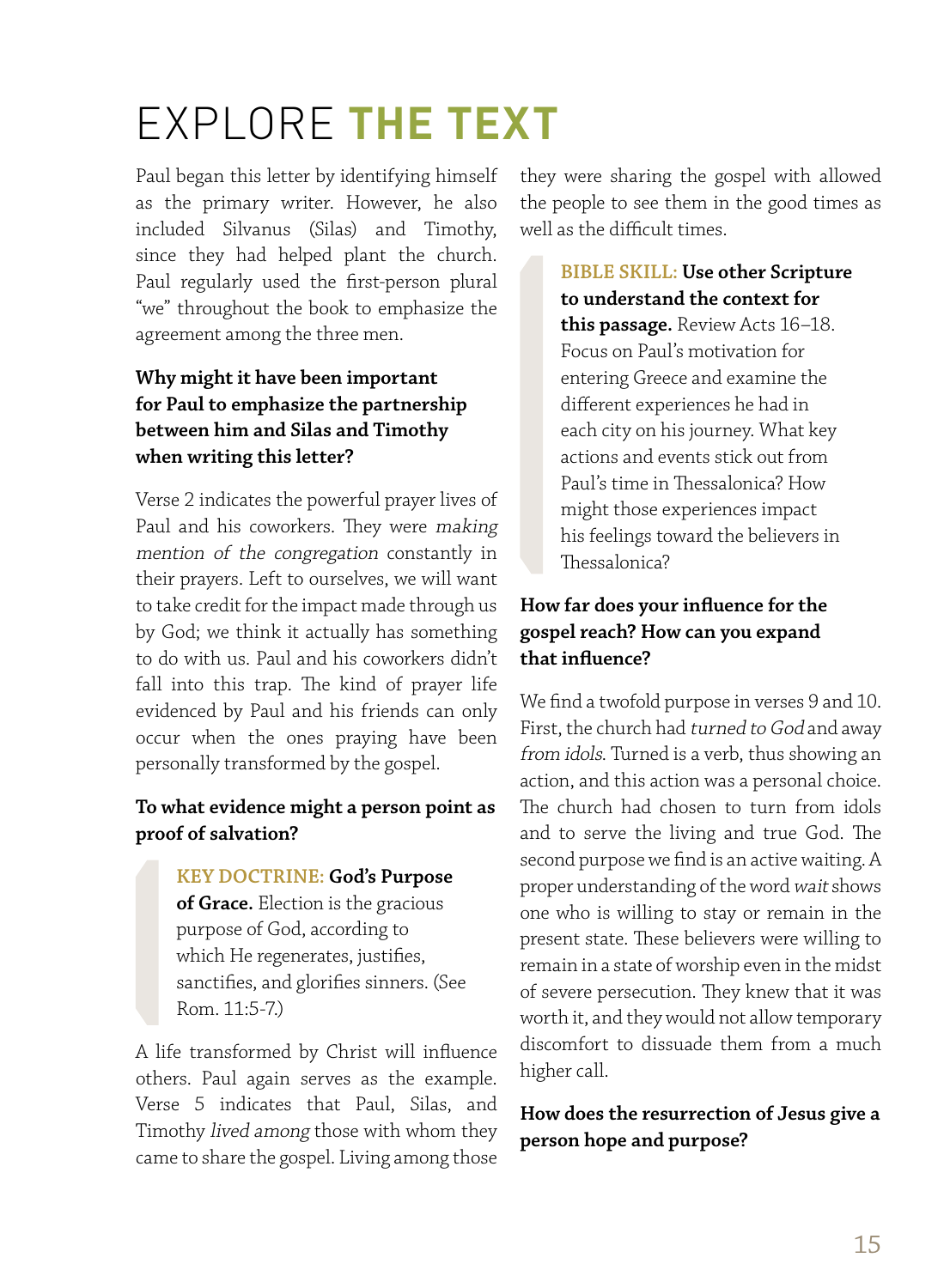# **APPLY** THE TEXT

- Kingdom work involves believers working in partnership.
- The gospel produces evidence of its power.
- As believers seek to imitate Christ, they influence others to do the same.
- The resurrection of Jesus gives believers hope and a future.

**Identify as a group ways of fostering partnerships to expand your influence for Christ within the community. What steps need to be taken to foster these partnerships?** 

**List ways the gospel has changed your life. Thank God for the changes listed and ask Him to show you other areas that you need to allow Him to change.** 

**Who are you influencing for the cause of Christ? How are you influencing them? What needs to change in your life to increase your influence for Christ?** 

**Prayer Requests**

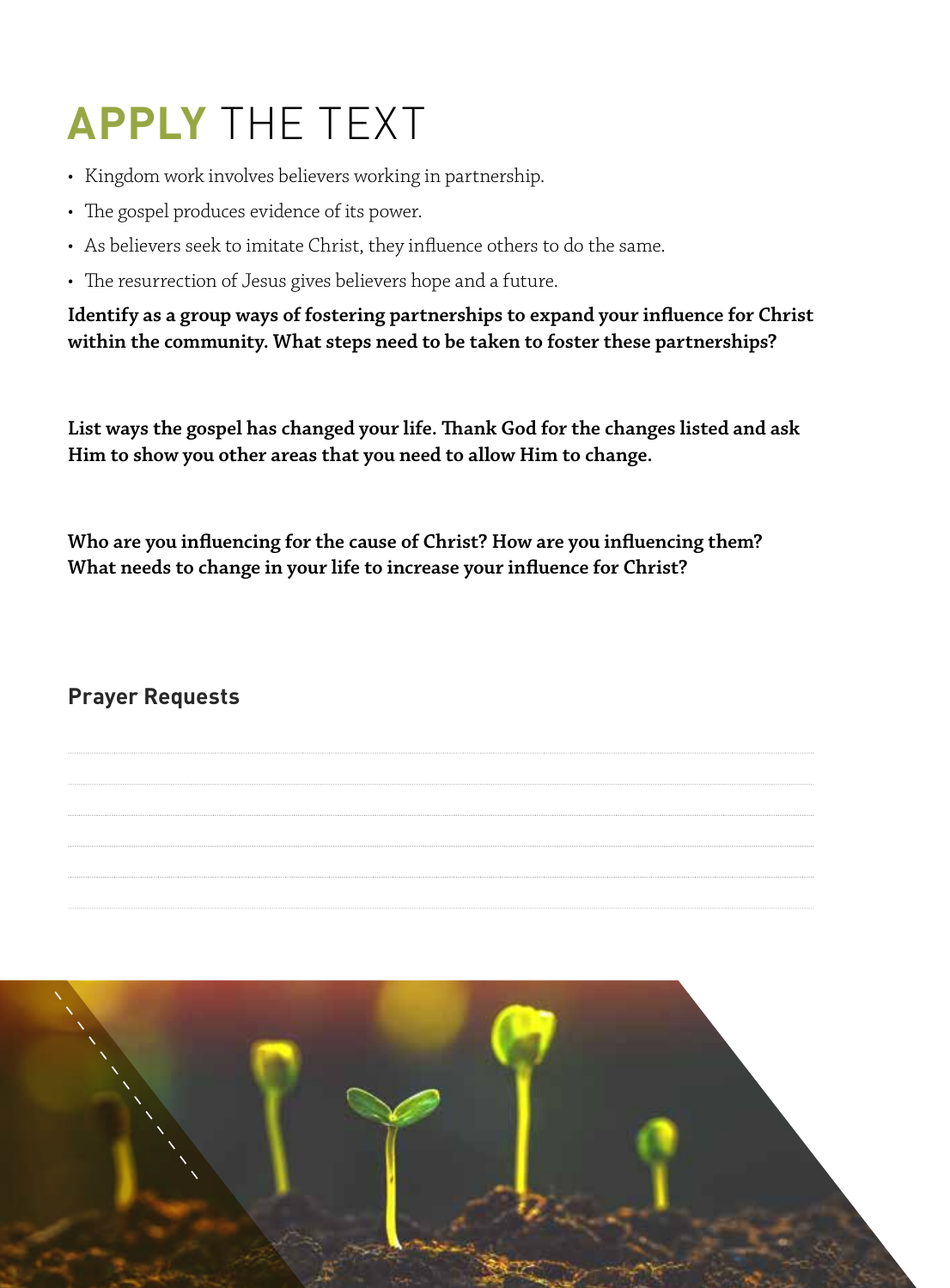# **DAILY** EXPLORATION

# **Day 1: Christians should work together to advance the gospel.**

#### *Read 1 Thessalonians 1:1, considering the effect of the partnership between Paul, Silvanus (Silas), and Timothy.*

First Thessalonians 1:1 indicates that the audience was the church in Thessalonica. This city was a metropolitan area located on a major seaport. It had an east-west Roman road passing through town. Given these facts, if the church was equipped in sound doctrine, the truth of the gospel would be able to flourish through the ministry of this church. From the beginning, Paul and his coworkers wanted their audience to know they were not there to represent themselves or to serve any cause outside of the gospel of Christ. Their only agenda was to equip the saints in sound doctrine so that they would be able to refute the false teaching that was prevalent in that particular area. Finally, we see that they came to offer grace and peace to the readers of the letter. Grace can be easily defined as God's unconditional love. Peace of mind and heart is what we receive when we accept the unconditional love that God offers in and through a relationship with Jesus.

#### **What partnerships help you and your church advance God's kingdom?**

# **Day 2: Walking with God leads to transformation.**

#### *Read 1 Thessalonians 1:2-5a, underlining verse 3.*

Evidence of gospel transformation is found within the Thessalonian church itself. According to verse 3, the church was laboring out of love. The word translated labor means to work to the point of exhaustion. They were doing more than the minimum; they were giving everything they had and then striving to give more. We see further evidence of transformation in the fact that the church was willing to endure because of their hope in Christ. Whatever the church was facing in that particular moment, they were enduring for the sake of the gospel. Finally, we see that they were maintaining hope in Jesus and not their own actions. Hope can be defined as a desire for something beyond the immediate. The church at Thessalonica did desire something beyond the immediate, and the object of that desire was Jesus. If our hope is in Christ alone, we know we are actively being transformed as we walk with Him. The church knew God's Spirit was working in and through them because He was actively and powerfully changing them individually and collectively as a church. Even when persecuted, the Thessalonians had no reason to doubt that God was with them and would empower them. Paul's own life demonstrated his firm conviction despite consistent suffering.

#### **To what evidence in your own life, might you point as proof of salvation?**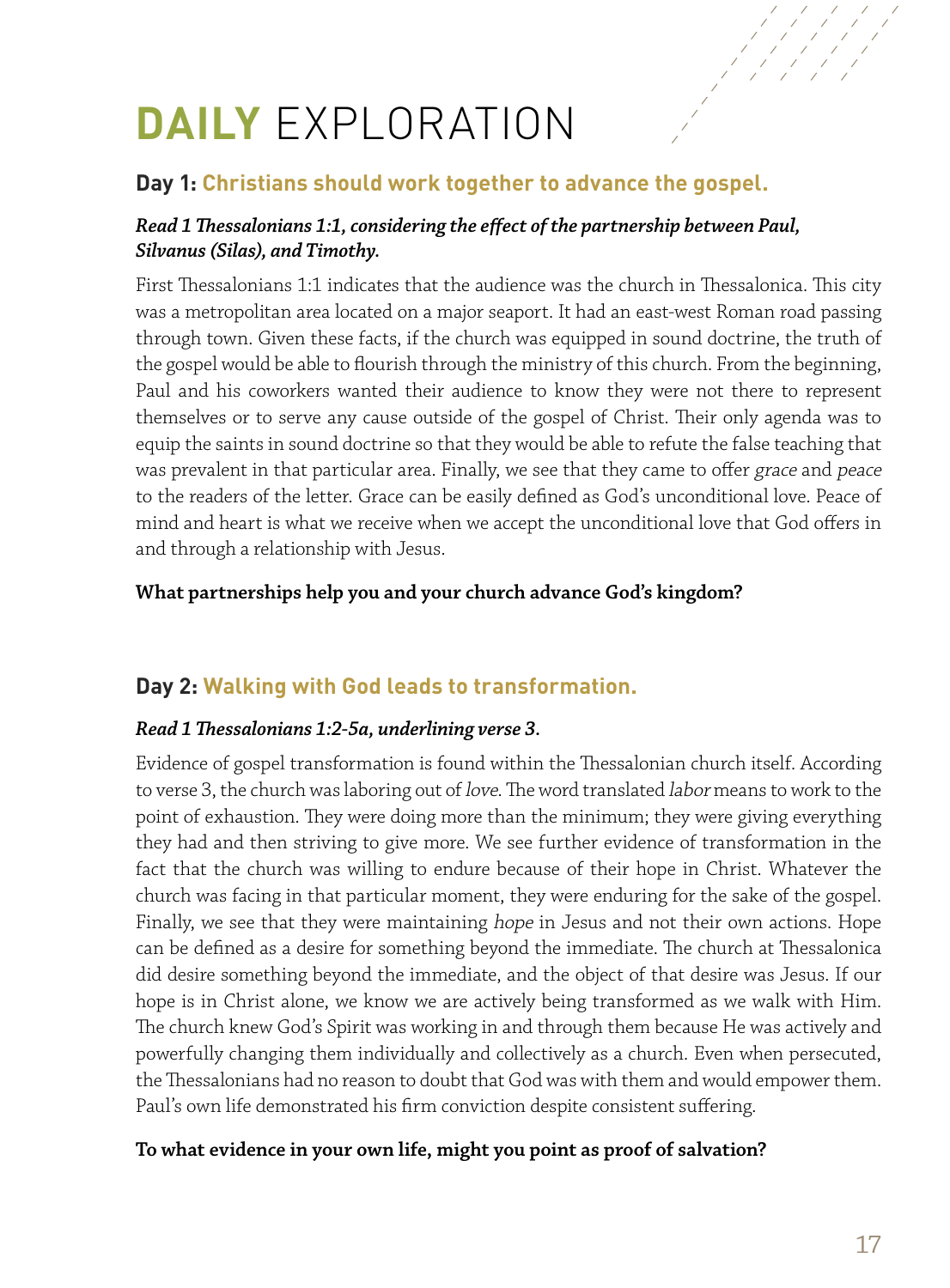## **Day 3: Christians can endure persecution through faith.**

#### *Read 1 Thessalonians 1:5b-6, contemplating persecution that believers face today.*

Paul, Silas, and Timothy faced persecution during their initial visit to Thessalonica and understood the pressure being faced by these believers. According to verse 6, the persecution was severe. Acts 17:5-10 gives an account of what was taking place. Jews in the region had become aware of Paul's proclamation of Christ. They were threatened by his message and began to attack those within the city who welcomed Paul and his coworkers. Influence also is found in the fact that the church endured the persecution and became imitators of Paul, Silas, and Timothy. Paul and company knew the risk of proclaiming Christ, but that did not stop them from doing so. The church understood how to endure because the model had been set before them.

#### **How does knowing others have and are enduring persecution encourage you?**

### **Day 4: Persecution can be used to influence others.**

#### *Read 1 Thessalonians 1:7-8, noticing how the Thessalonians' example influenced others.*

The Thessalonians became an example to all believers in Macedonia and Achaia. The flesh naturally would want to get out of persecution as quickly as possible. The Lord, however, can use persecution to make us more like Him and to influence others. The influence of the Thessalonians was so significant that the gospel message rang out from among them well beyond the immediate region. The phrase *rang out* points to the blasting of a trumpet or to proclaiming with vigor. It is important to note that it was the word of the Lord that was proclaimed. Yes, severe persecution was taking place, but the persecution was not silencing the message. Instead, the gospel was being shouted through the lives of those enduring the struggle.

**DID YOU KNOW?** Macedonia was a Roman province in the northernmost part of ancient Greece (Acts 16:9-10). Thessalonica was its largest city and capital of the province. Achaia was a Roman province in the southern half of ancient Greece. The major cities of Achaia included Athens (Acts 17:16-33) and Corinth (Acts 18:27-28).

#### **How far does your influence for the gospel reach? How can you expand that influence?**